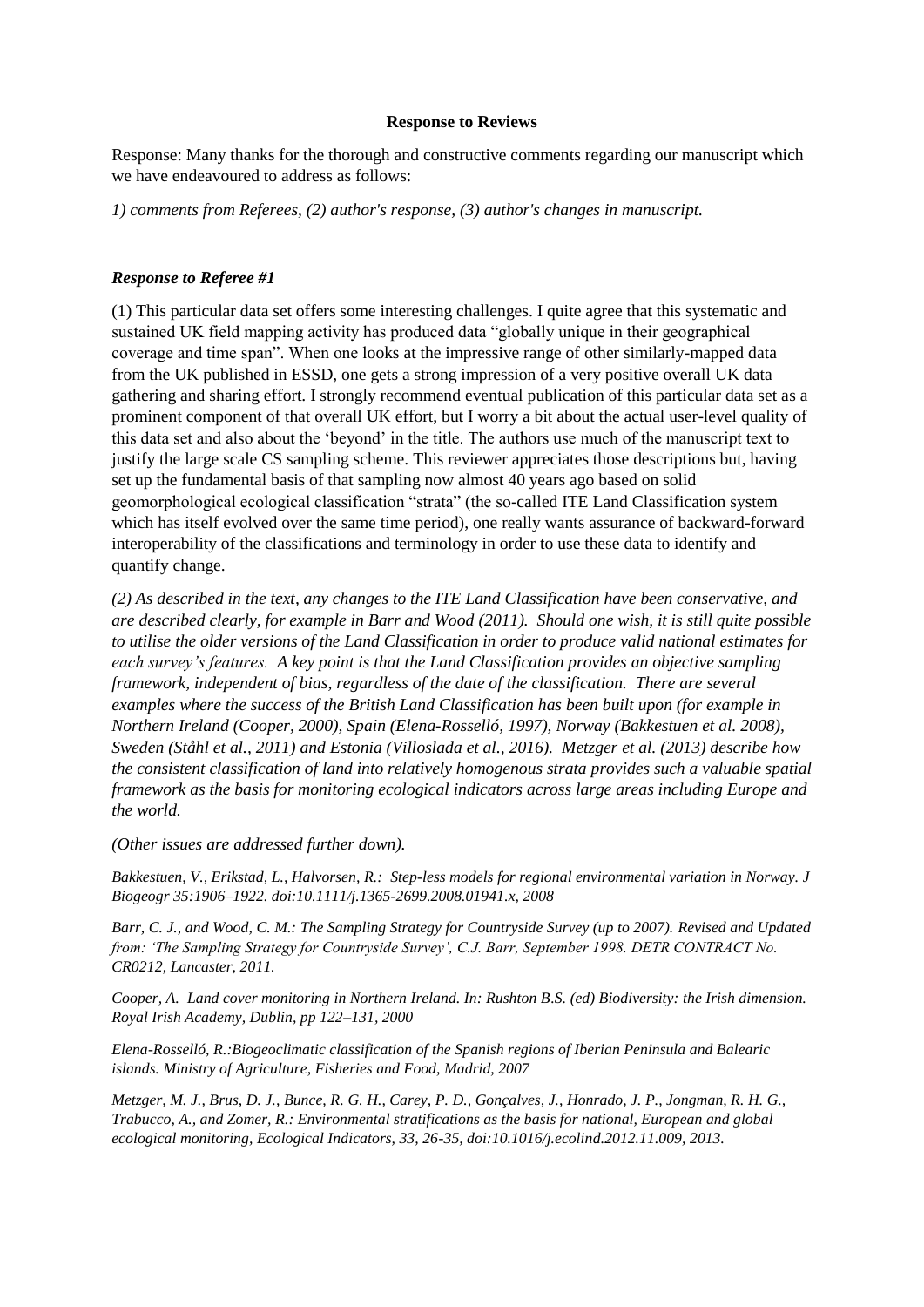*Ståhl, G., Allard, A., Esseen, P.-A., Glimskär, A., Ringvall, A., Svensson, J., Sundquist, S., Christensen, P., Torell, Å. G., and Högström, M.: National Inventory of Landscapes in Sweden (NILS)—scope, design, and experiences from establishing a multiscale biodiversity monitoring system, Environmental monitoring and assessment, 173, 579-595, doi:10.1007/s10661-010-1406-7, 2011.*

*Villoslada, M., Bunce, R. G. H., Sepp, K., Jongman, R. H. G., Metzger, M. J., Kull, T., Raet, J., Kuusemets, V., Kull, A., and Leito, A.: A framework for habitat monitoring and climate change modelling: construction and validation of the Environmental Stratification of Estonia, Regional Environmental Change, 17, 1-15, DOI: 10.1007/s10113-016-1002-7, 2016.*

*(3) These issues are discussed in more detail in the companion paper, Wood et al. (2017), hence we did not want to repeat the same information again. However, we will insert text into section 2 to emphasise the points above.*

*Wood, C. M., Smart, S. M., Bunce, R. G. H., Norton, L. R., Maskell, L. C., Howard, D. C., Scott, W. A. and Henrys, P. A. 'Long-term vegetation monitoring in Great Britain – the Countryside Survey 1978–2007 and beyond', Earth Syst. Sci. Data, 9(2), 445-459,2017*

(1) Fundamentally, if we accept - as this reviewer does - that we have a stati[sti]cally-valid spatial survey, can we then assure ourselves of consistency of the classification schemes and terminology across and among 5 different mapping episodes covering 40 years and 32 land categories? In particular we read about a substantial discontinuity between 1990 and 1998 that necessitated development of a translation protocol "to ensure that past data would remain valuable for investigating change". This homogeneity or inhomogeneity seems to me the fundamental quality issue of the data set, one not quite addressed head-on by the presentation.

*(2) The advantage of the way Countryside Survey information is recorded, is that codes are recorded in as disaggregated a way as possible, which makes the data flexible when requiring translation into different reporting categories. The 'substantial discontinuity between 1990 and 1998' refers to the ability to report change (affecting the area features only) by JNCC Broad Habitats (Jackson, 2000). These Broad Habitat definitions were new in 1998, therefore it would never have been possible to record these categories in surveys prior to this. Despite this, it is possible to translate the recorded codes into the Broad Habitat categories. This is not a fundamental discontinuity in the recorded data. Another example of the flexibility of field codes in translating to other categories is described in Bunce et al. (2013), regarding European Annex 1 categories.*

*We have stated in section 3.1 that although translating the data to Broad Habitats has not been straightforward, inconsistencies have been minimised by careful checking of the data. By checking the field handbooks, supplied as supporting information (see below), users can see what was recorded in each survey, and make their own judgement about whether they can assess change in the particular feature of interest. It would be fair to say that it would be impossible to retain absolute continuity due to improvements and developments over time. However, very clear field guidelines, data checking and quality control in the field minimise any issues.*

*Bunce, R. G. H., Bogers, M. M. B., Evans, D., and Jongman, R. H. G.: Field identification of habitats directive Annex I habitats as a major European biodiversity indicator, Ecological Indicators, 33, 105-110, https://doi.org/10.1016/j.ecolind.2012.10.004, 2013.*

*Jackson, D.: Guidance on the Interpretation of the Biodiversity Broad Habitat Classification (Terrestrial and Freshwater Types): Definitions and the Relationship with Other Habitat Classifications (JNCC Report, No 307), JNCC, Published online, http://jncc.defra.gov.uk/page-2433, 73pp, 2000.*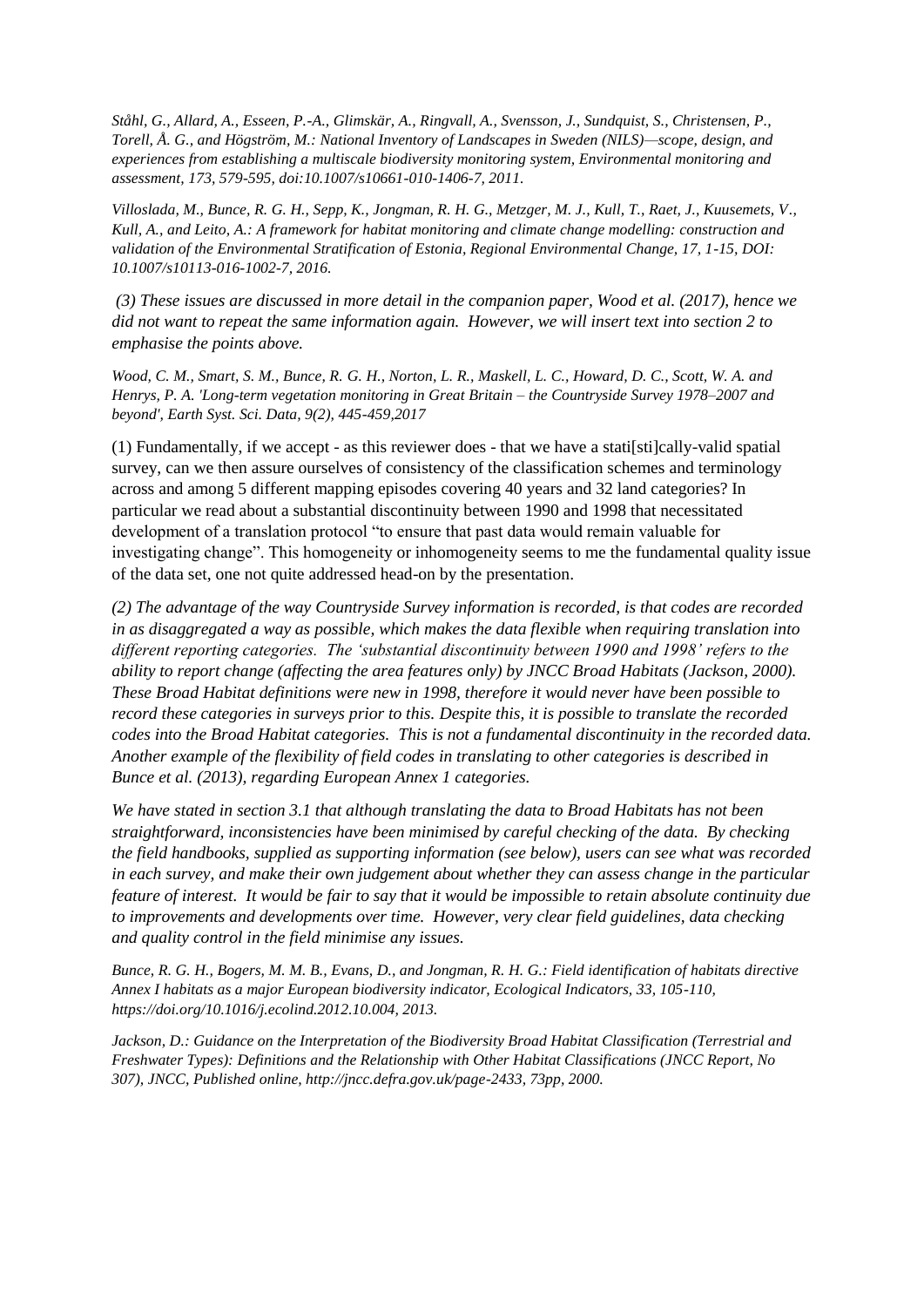(1) Like many anticipated users, this reviewer has not and likely will not read all the Barr or Wood references (more than 30 total by quick count) cited in this paper; I believe we want to provide confidence to future users of these data without requiring them to read a separate volume of literature?

*(2) The issue of metadata availability is addressed further down. We would like to point out here that the majority of the Barr et al., references are the dataset citations, thus no reading required.*

(1) In my close look at a small subset of these data, I encountered uncertainty about temporal consistency of sampling among squares and about theme and attribute terminology. If I discovered these issues, other users will also encounter them. The authors need to provide slightly more, or moreexplicit, assurances.

*(2) Addressed individually below.*

*(2) The following set of criticisms relate to the policies of the data repository, the NERC Environmental Information Data Centre (EIDC). As a data depositors, we have no control over the Data Centre's policies (other than offering suggestions for improvement), and thus any criticism should be levelled at the Data Centre, and not at depositors personally. We have endeavoured to address the issues further under each comment.*

(1) Extracting Cambridgeshire data from within 8 linear feature files proved possible (good) but cumbersome (bad). The .csv file formats open easily in R (also Excel or Numbers) but extraction of subsets by geographical or parameter criteria proved very time consuming. Based on this experience, I suggest three modifications:

1. Could we get a readme.txt file in each zip folder to explain the ATT and features files? Otherwise we expect a user to go back to one of the citations of the manuscript to find the explanations of file formats and column definitions? One standard readme file would probably fit all the linear features folders?

*(2) A range of supporting information is supplied with each dataset, accessible from the DOI landing page. Data files and metadata files deposited with EIDC are stored and provided separately. The DOI for each dataset links to a landing page, from which the links to both the data download and document download are displayed clearly in the 'Get the data' panel on the right-hand side.*

*EIDC will not accept or publish any dataset without adequate supporting information as described: <http://eidc.ceh.ac.uk/deposit/supportingDocumentation>*

(1) 2. Users will have a much more successful and positive experience with these data if they can access them in database format. As I worked in R it often occurred to me to use R to write my extracted data into a separate database and then perform my explorations and analyses from that selfprepared database. If I intended to spend more time with these data, for example to look at the land coverage files or other geographic regions, I might have justified the time and effort involved in creating such a database. But one really does not want each of us creating our own separate databases? Evidently the master data files exist in an Oracle geodatabase. Could we not get, at least as an option, an open-access version of that geodatabase? Perhaps in mySQL or PostgreSQL? (Because of the absence in this case of spatial coordinates, perhaps mySQL works better?) Or perhaps - and I understand the technical and political barriers to this solution - an on-line database searchable by parameter, time slice, square and county, to allow users to subset and download data of specific interest?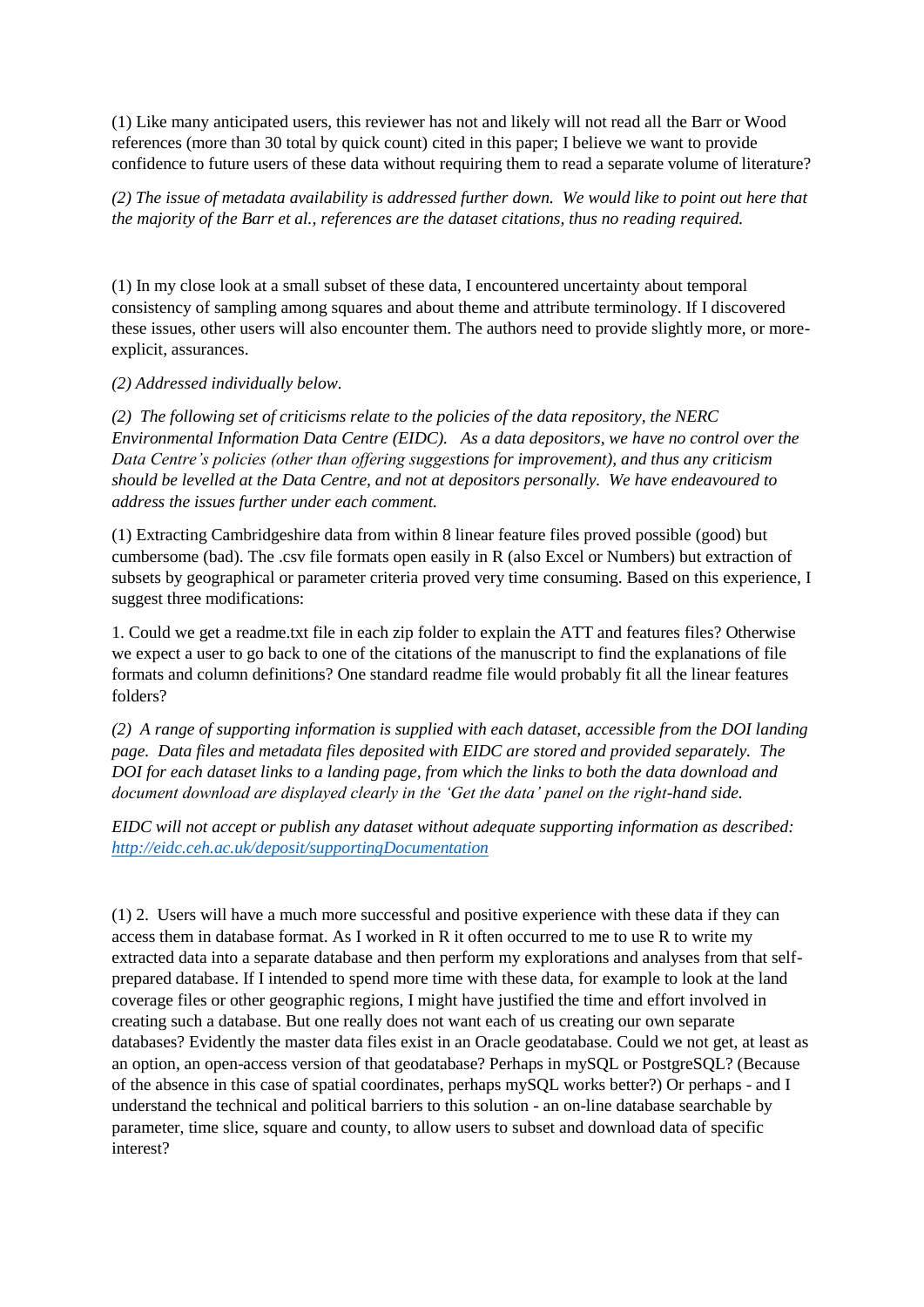*(2) Again, this is a policy of the data repository [\(http://eidc.ceh.ac.uk/support/preparingForDeposit\)](http://eidc.ceh.ac.uk/support/preparingForDeposit). Data depositors are encouraged to deposit data in as non-proprietary format as possible, hence the csv files. The guidance states: 'Comma separated value (.csv) files are the preferred format for depositing your datasets as they are proven to be sufficiently robust and future-proof, allowing reading and viewing of the data through a wide variety of common software tools and conversion to many common formats. This file type has been used since the 1970's and is possibly the most widely used standard for datasets in such circumstances. In short, saving your datasets as .csv file may take a few extra minutes but it becomes far more valuable for re-use and if publishing your data in the public domain.'*

*Yes, it would be a good idea to have a facility for users to subset and download data – the current EIDC catalogue does not currently allow this, but this is likely to be something the data centre might want to develop in the future. At present the files are delivered as static 'csv' files. However, future developments and upgrades to the EIDC catalogue will allow direct access to most files via scripts using (for example) R and Python.* 

(1) 3. File access through CEH proved easy, reliable and fast. But I already have a CEH login profile; many future users will not. In actual fact the registration and request sequences violate the open access spirit and practice of ESSD? I understand the national UK requirements on CEH that impose such restrictions, but one wonders how much additional usage we would see of this whole sequence of UK terrestrial data files if we could move them into fully open access. BODC and the Antarctic Data Centre at BAS seem to face similar issues but to achieve some success at fully open one-click access?

*(2) The NERC Environmental Information Data Centre (EIDC) is an acceptable repository to ESSD, currently fulfilling the repository criteria as stipulated by the journal [\(https://www.earth-system](https://www.earth-system-science-data.net/for_authors/repository_criteria.html)[science-data.net/for\\_authors/repository\\_criteria.html](https://www.earth-system-science-data.net/for_authors/repository_criteria.html) ):*

- *Persistent identifier: The data sets have to have a digital object identifier (DOI).*
- *Open access: The data sets have to be available free of charge and without any barriers except a usual registration to get a login free-of-charge.*
- *Liberal copyright: Anyone must be free to copy, distribute, transmit, and adapt the data sets as long as he/she gives credit to the original authors (equivalent to the Creative Commons Attribution License).*
- *Long-term availability: The repository has to meet the highest standards to guarantee longterm availability of the data sets and permanent access.*

(1) On page 8 in Section 5 we read about quality assurance steps: "Quality Assurance (QA) exercises were undertaken during the 1990, 1998 and 2007 surveys, which involved a second team of surveyors (QA assessors) repeating the survey for all or part of a square." Good, if mapping errors represent the largest source of uncertainty. But classification and terminology errors also arise? If, as the authors claim, these data "can be converted into national estimates, with associated error terms", then we need in this manuscript a more complete error assessment?

*(2) To the best of our knowledge, Countryside Survey has the most comprehensive Quality Assurance and Quality Control procedures of any dataset of its type. The CS QA includes both an assessment of the accuracy of the mapping and the accuracy of the classification of features (i.e. is the feature in the right place, and is it what the surveyor says it is). The objective sampling strategy ensures repeatability in a way that subjective methods do not allow (such as mapping by National Vegetation Classification) for example as described in Hearn et al., 2011.*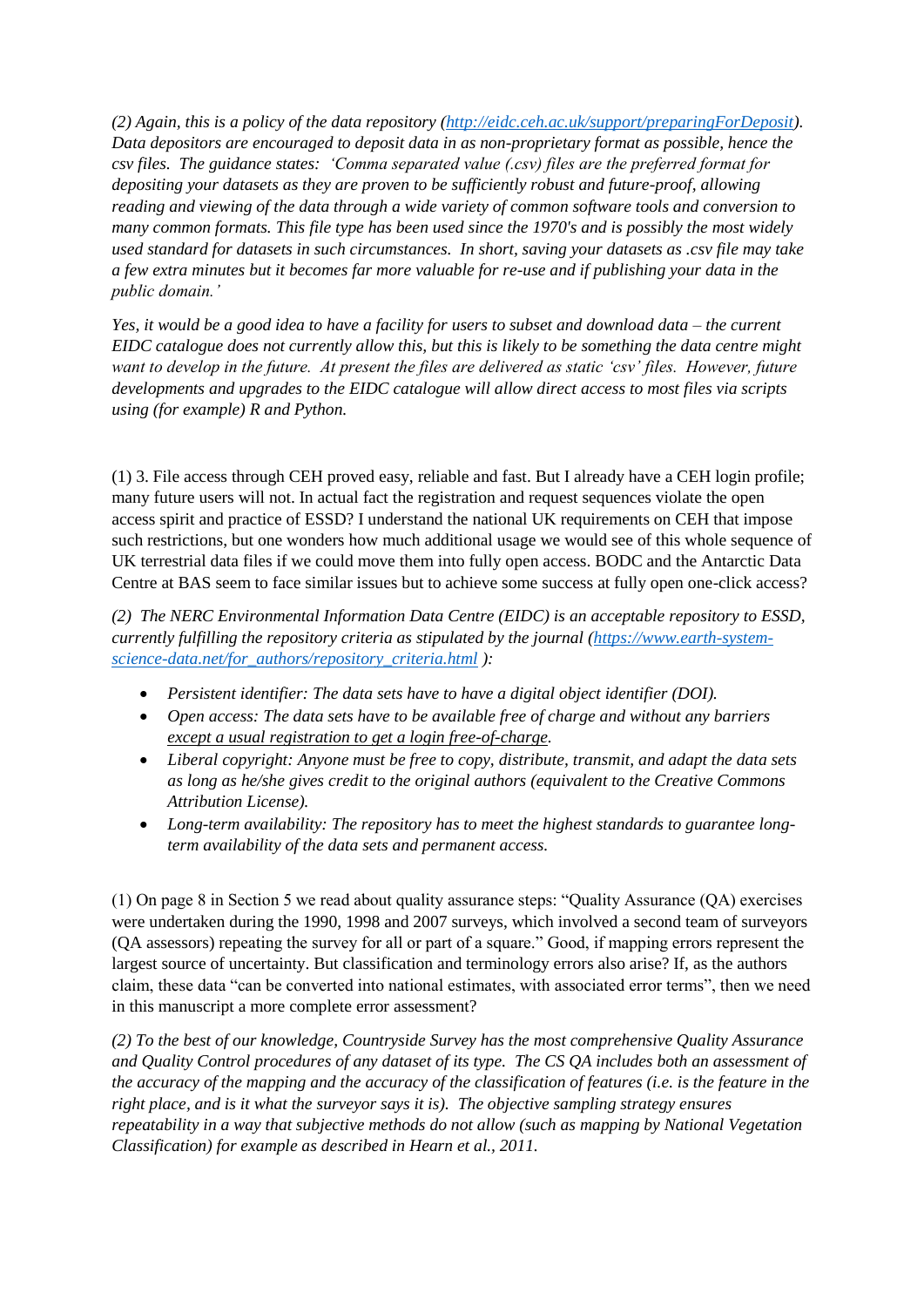*With regard to statistical error terms, these are fully presented within the national estimate datasets cited in the paper, in section 7.1.* 

*Hearn, S. M., Healey, J. R., McDonald, M. A., Turner, A. J., Wong, J. L. G., and Stewart, G. B.: The repeatability of vegetation classification and mapping, Journal of Environmental Management, 92, 1174-1184, https://doi.org/10.1016/j.jenvman.2010.11.021, 2011.*

*(3) We will amend the manuscript to clarify the availability of the upper and lower limits for the national estimates provided in each national estimate file.*

(1) My analysis of the Cambridgeshire data suggest several additional sources of uncertainty:

1. Specific squares, no matter how rigorously selected, may not receive repeat attention at each survey period. In their recitation of growing numbers of squares in each subsequent survey (e.g. page 2 line 14 and Figure 1), the authors allow an impression of very consistent repeatable surveys. Later, e.g. lines 11 to 13 on page 10, we do learn of the issue of "squares that had been surveyed in both of the years in question". Perhaps one of the cited references includes a complete square-by-square time history, but we need it in this paper to better understand sampling uncertainties? For Cambridgeshire linear features I found the following: This extract suggests that of 8 squares identified in the region, the database includes only 5 (less than 65%!) for which we have actual data? (I suspect consistent sampling of 6 squares, e.g. more like 75%, but because the 1998 linear features .csv file truncates at SQUARE UEZICR, I can't confirm full data access for 1998). 65% to 75% repeat sampling? If the same pattern persists for other regions and other parameters then the apparent growth in number of squares sampled over time as referenced above hides a substantial mapping episode to mapping episode variability? The authors should explicitly address this issue of sampling consistency. (And they should check how many of the .csv files might have erroneous truncation?) What factors contribute to these episode to episode differences? Access, land use change, inundation?

*(2) As stated in section 5, regional estimates below the level of Land Class are not recommended, hence it is not relevant which specific squares were surveyed in each survey at a county level. As each square is a statistical sample, the salient point is whether enough squares in each statistical unit (Land Class) have been surveyed in each year in order to create valid Land Class and national estimates of features. This is described in Section 2, and also described in more detail in Barr & Wood (2011) which contains a detailed breakdown of squares surveyed in each Land Class, in each survey (again supplied as supporting information). As described in Section 7.1, new statistical models can take into account data from all squares, regardless of whether they are repeated in each survey or not.*

*As stated in the introduction, there has been an increase in surveyed squares each year – this is consistent with Cambridgeshire squares – 5 surveyed in 78, 7 in 84 and 8 in 1990 and 1998, and 7 in 2007. One square was refused access in 2007. To date, refused access to land is the only reason why a whole square might not have been re-visited in a survey. The majority of land surveyed is in private ownership, and access cannot be assumed.*

*After double checking the files again, we're not sure what the reviewer means by 'the 1998 linear features .csv file truncates at SQUARE UEZICR'. The file looks to be complete, including square WGFZAS, as do all other files.*

*Barr, C. J., and Wood, C. M.: The Sampling Strategy for Countryside Survey (up to 2007). Revised and Updated from: 'The Sampling Strategy for Countryside Survey', C.J. Barr, September 1998. DETR CONTRACT No. CR0212, Lancaster, 2011.*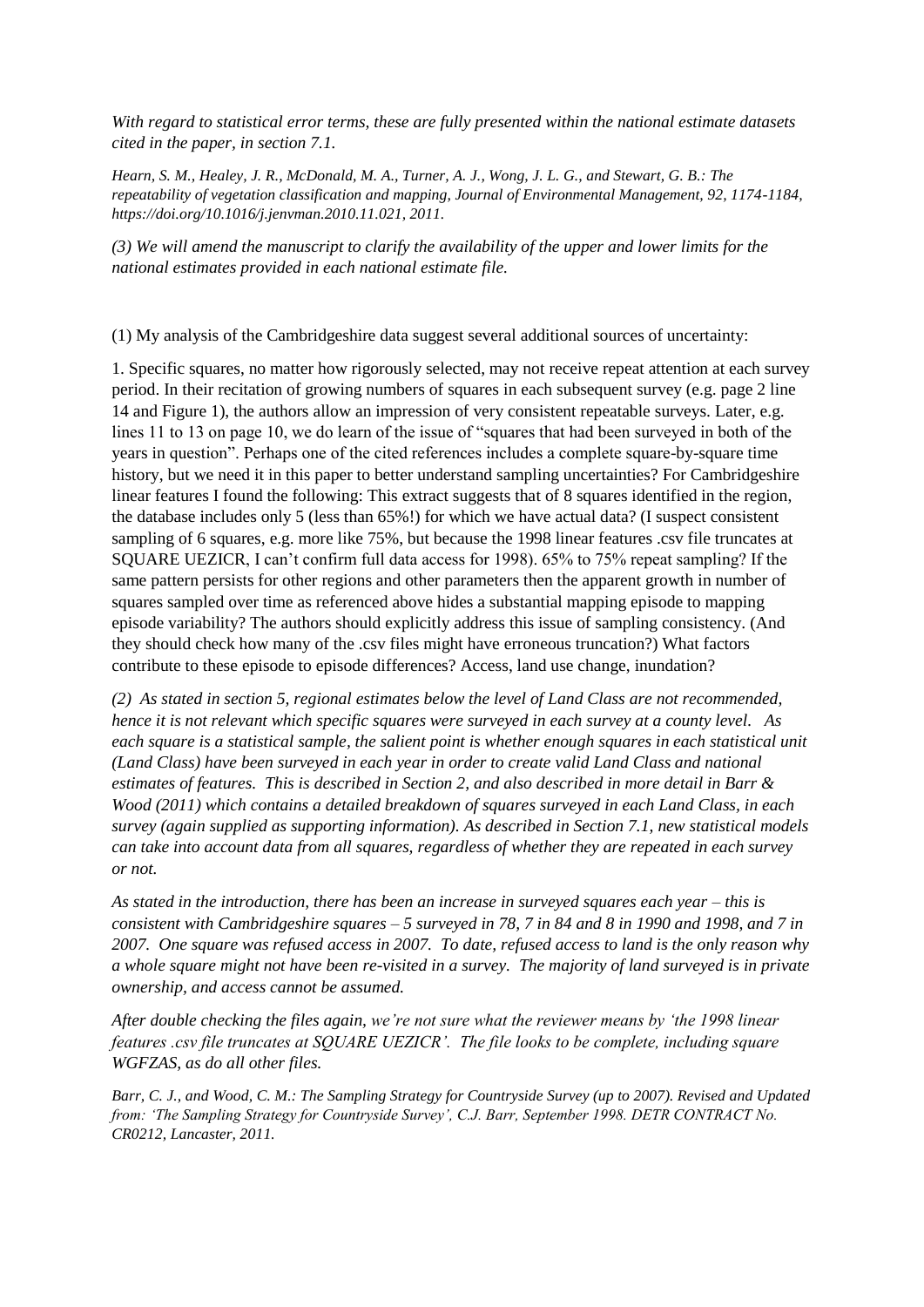*(3) We will clarify the point regarding the number of surveyed squares, and insert a link to Barr & Wood , 2011.* 

*(1)* Very often a user confronts common and species names intermixed. Plums, field maple, horse chestnuts, English walnut - for these and several other tree types in the Cambridgeshire records we encounter a mixture of precise and general, without apparent reason or justification. Often we find both the common name and the genus.species name in the same event. How do we interpret this? Again, do we need to consult an earlier published description? Have the quality assurance experts added a specific name while an earlier surveyor entered only a common name? Formal species names show up more often in more recent surveys. How does this apparent discontinuity and uncertainty in plant identification contribute to overall mapping uncertainty?

*(2) As described in section 3. 1, some updating of codes took place over time, reflecting experience gained in the field from previous surveys. The mixing of common names and species names is due the way in which features were recorded in the field, which becomes clear once consulting the Field Survey Handbooks (supplied as supporting information). In later surveys, surveyors were offered the choice of which to record. Between years or squares, there may be variations due to different surveyors. This is not a problem for analyses, it is just necessary to ensure you select both options for the species in question. Ideally, yes, it would be better to have consistency, however the data reflects information as recorded, in order not to introduce any potential translation errors. We have been unable to find any examples of where both the latin and common names for the same species have been used on the same event.* 

(1) A similar uncertainty arises from generic terminology. Again in the Cambridgeshire subset, 'other conifers' become 'mixed conifers', 'mixed hardwoods' become - perhaps - 'mixed broadleaf'. Oak and elm apparently disappear, shrubs and grassland apparently appear, either in reality or as a consequence of changing terminology. Should I have consulted one of the cited references to understand this terminology? Neither I nor subsequence potential users will want to take that additional step. Can we not get a readme file and some quality control to help us out?

*(2) Again, this becomes clear once consulting the Field Survey Handbooks (supplied as supporting information) (also see comment below). It is also important to note that real change may have occurred over time.*

(1) Unfortunately, linear feature attributes in the Cambridgeshire subset demonstrate similar discontinuities. " >50% Hawthorn" in 1984 never appears again in subsequent surveys. "Dead standing trees" occur in 1984 and 1990 but never in later surveys; "earth bank" only emerges in 1998 and 2007. Of 28 separate individual terms used as attributes on linear features across the four surveys in Cambridgeshire, only four terms show up consistently and identically in all four surveys. A large discontinuity apparently occurs between 1984 and 1990 for this subset, different to the 1990-1998 discontinuity mentioned by the authors.

*(2) As in many long-term projects, methods evolve, and over time recording has become more detailed and comprehensive. The exact method and and code lists used in each survey are described in the relevant Field Survey Handbook for each year. Essentially, the same basic feature types have been recorded each year, in some case with increased detail in subsequent surveys. There is no major discontinuity between 1984 and 1990 in terms of basic features (i.e. Primary Attributes). The stated 'discontinuity' between 1990 and 1998 concern the area Broad Habitat categories only, as described in previous comment (not linear features or points).*

*The comment 'Of 28 separate individual terms used as attributes on linear features across the four surveys in Cambridgeshire, only four terms show up consistently and identically in all four surveys'*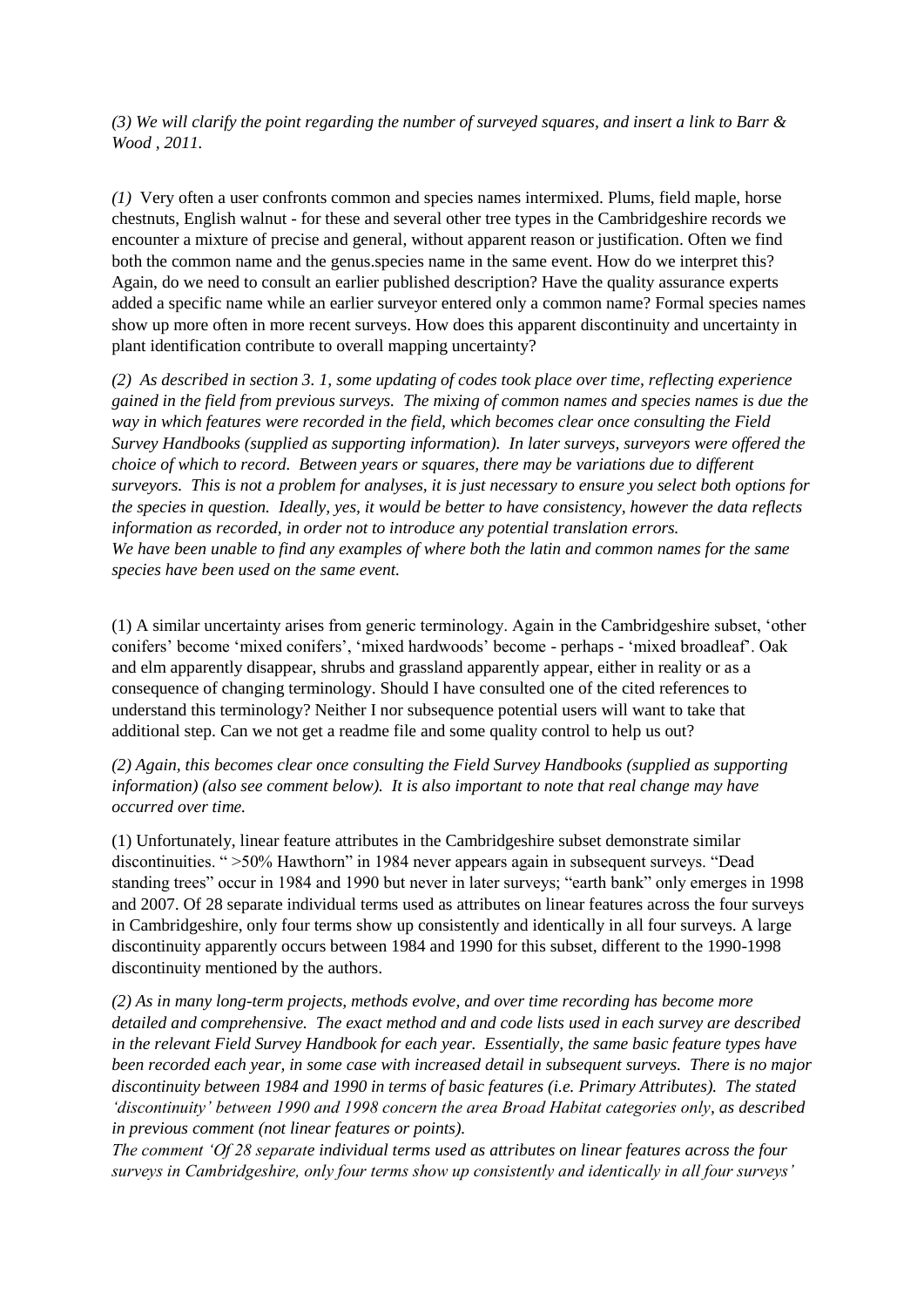*does not seem correct. Assuming the 'Primary Attribute' codes are meant here, the table below shows these Primary Attribute codes as used in the Cambridgeshire squares. As shown, all codes are either the same in different surveys or can be easily translated to previous codes. Of course consideration must be made to real changes over time, which will account for some of the mismatches. In some cases, any assessment of change must be carried out at the level of the lowest resolution of data available, which may preclude the assessment of very specific features, however in most cases this can be carried out fairly easily, and in the case of the standard reporting categories (as published in Carey et al. (2008), there is little problem in relating the codes to each category in order to produce the statistically robust estimates, as described by Scott et al. (2008).* 

| 2007                                                                 | 1998                                         | 1990                                         | 1984                                                                    |
|----------------------------------------------------------------------|----------------------------------------------|----------------------------------------------|-------------------------------------------------------------------------|
| Belt of trees                                                        | Belt of trees                                | Belt of trees                                | Belt                                                                    |
| Constructed track                                                    | Constructed track                            | Constructed track                            | Constructed track                                                       |
| Dead Standing Tree(s)                                                | Dead Standing Tree(s)                        | Dead Standing Tree(s)                        | Dead standing trees                                                     |
| Earth bank                                                           | Earth bank                                   | Not recorded in<br>Cambridgeshire<br>squares | Not recorded in<br>Cambridgeshire<br>squares                            |
| Fence - wire on posts                                                | Fence - wire on posts                        | Fence - wire on posts                        | Wire (Theme – Fence)                                                    |
| Fence - wood only                                                    | Fence - wood only                            | Fence - wood only                            | Wood only (Theme $-$<br>Fence)                                          |
| Footpath (exclusive)                                                 | Footpath (exclusive)                         | Footpath (exclusive)                         | Footpath (exclusive)                                                    |
| Not recorded in<br>Cambridgeshire<br>squares - footpath has<br>gone? | Footpath (other)                             | Footpath (other)                             | Footpath (other)                                                        |
| Grass strip                                                          | Grass strip                                  | Grass strip                                  | Not recorded in<br>Cambridgeshire<br>squares                            |
| Mortared wall                                                        | Mortared wall                                | Mortared wall                                | Other (Theme<br>$-Wall)$                                                |
| Other ditch                                                          | Other ditch                                  | Other ditch                                  | Not recorded in<br>Cambridgeshire<br>squares                            |
| Other ditch, Sampled                                                 | Other ditch, Sampled                         | Other ditch                                  | Other ditch                                                             |
| Other fence                                                          | Other fence                                  | Other fence                                  | Other (Theme -<br>Fence)                                                |
| Not recorded in<br>Cambridgeshire<br>squares                         | Not recorded in<br>Cambridgeshire<br>squares | Not recorded in<br>Cambridgeshire<br>squares | Iron only (Theme $-$<br>Fence)                                          |
| Perennial vegetation,<br>tall herb/grass                             | Perennial vegetation,<br>tall herb/grass     | New code in 2000                             | New code in 2000                                                        |
| Roadside ditch                                                       | Roadside ditch                               | Roadside ditch                               | Roadside ditch                                                          |
| Stream                                                               | <b>Stream</b>                                | Stream                                       | Stream                                                                  |
| Stream, Sampled                                                      | Stream, Sampled                              | <b>Stream</b>                                | <b>Stream</b>                                                           |
| Unconstructed track                                                  | Unconstructed track                          | Unconstructed track                          | Unconstructed track                                                     |
| WLF natural shape                                                    | WLF natural shape                            | WLF natural shape                            | >50% Hawthorn                                                           |
| WLF unnatural shape                                                  | WLF unnatural shape                          | WLF unnatural shape                          | $>50\%$ Other<br>Line of trees<br>Mixed hedge (other<br>codes determine |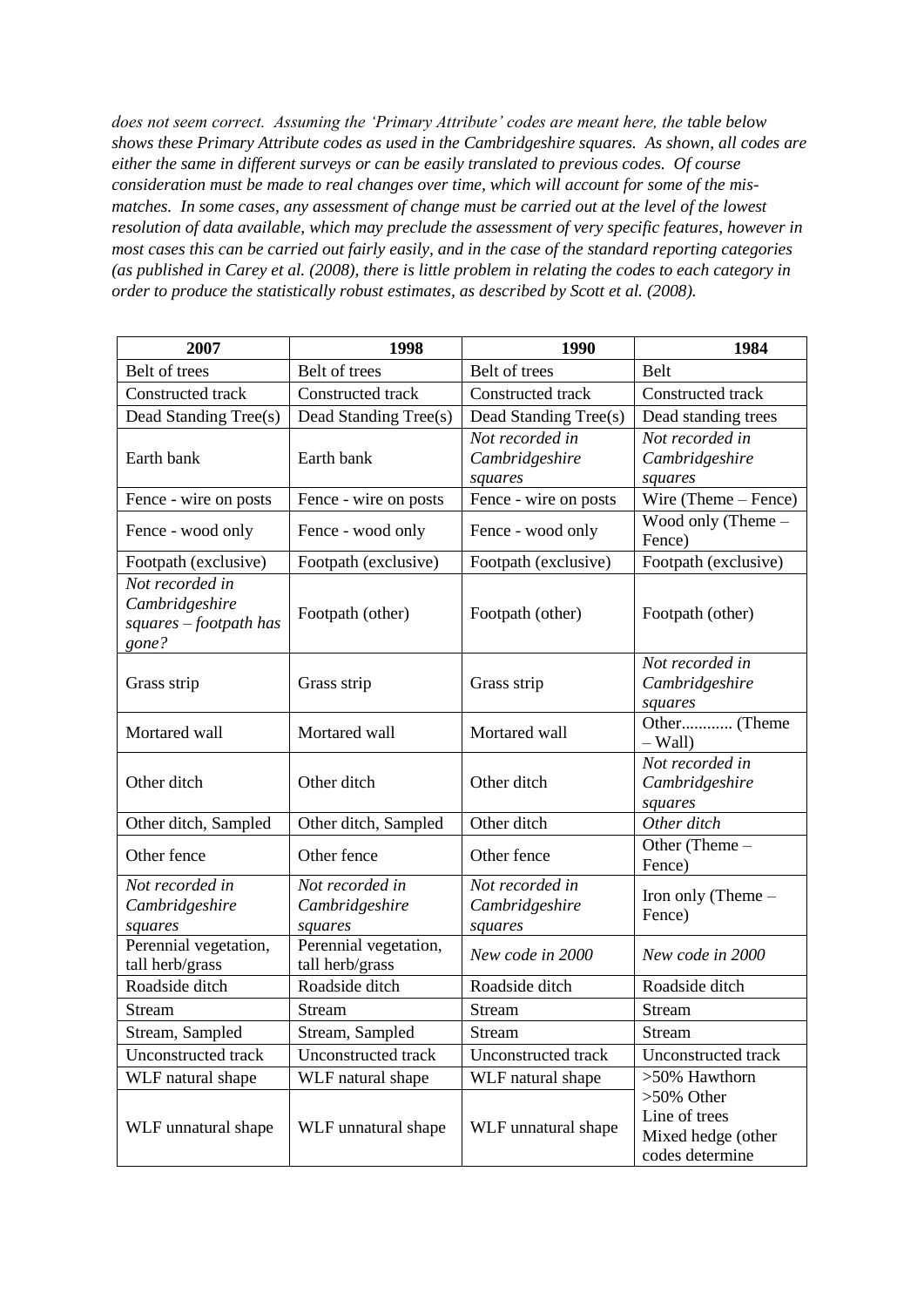|                                              |                                              |                             | whether natural or<br>unnatural shape WLF)   |
|----------------------------------------------|----------------------------------------------|-----------------------------|----------------------------------------------|
| Code no longer in use<br>for linear features | Code no longer in use<br>for linear features | Canalised river<br>(change) | Not recorded in<br>Cambridgeshire<br>squares |

*To address specific issues:* 

*>50% Hawthorn was a Primary Attribute in 1984, and a Species Composition Description in 2007. Although the feature was recorded slightly differently, it is still possible to differentiate the features, and compare to later surveys (as has been done in many published reports and papers).*

*In the chosen subset, there is still a 'dead standing tree' in one of the squares in 2007. It would not be unusual if a dead standing tree in 1990 had fallen down by 2007. The code itself was very much still in use in 2007.*

*It was possible to record an 'earth bank' in 1984, again the code is in use. In Cambridgeshire in 1998 and 2007, there are only 2 recorded (3 records, but 2 are part of the same feature). We have checked both of these cases; in 1984, the areas in question appear more densely wooded than in 2007, hence the earth banks would not have been as easily visible by the 1984 and 1990 surveyors. In 1998 and 2007, the banks are likely to have been more obvious, therefore surveyors would have added them to the map. Anomalies such as this are accounted for within the error limits. Whilst it is possible to 'back-allocate' to a certain extent (as described in Section 3.1), this has only been done between consecutive surveys due to the uncertainties involved in back allocating over longer timespans. In this particular case, the earth bank was likely back-allocated to 1998 from 2007.*

*Carey, P. D., Wallis, S., Chamberlain, P. M., Cooper, A., Emmett, B. A., Maskell, L. C., McCann, T., Murphy, J., Norton, L. R., Reynolds, B., Scott, W. A., Simpson, I. C., Smart, S. M., and Ullyett, J. M.: Countryside Survey: UK Results from 2007, NERC/Centre for Ecology & Hydrology, Lancaster, 2008.*

*Scott, W. A.: Countryside Survey. Statistical Report (Countryside Survey Technical Report No. 4/07), NERC Centre for Ecology and Hydrology Lancaster, 2008*

*(3) We will amend the text to reiterate the issue of back-allocation for linears and points as well as lines. Aside from this, the information explaining the issues above is provided, and as the second reviewer points out, 'the paper repays careful reading as the level of detail and explanation is sufficiently clear for a good understanding'.*

(1) Some terms such as 'ditch' and 'stream' often include the modifier 'sampled', to indicate a link to water quality data?

*(2) Yes, this was used in the 2007 survey for surveyors to indicate which watercourse was sampled in detail as part of the survey (for example Dunbar et al., 2016). This is described in the Field Handbook for 2007. However, it would be recommended that anybody requiring information regarding freshwater from Countryside Survey would download these data separately from the EIDC Catalogue [\(https://catalogue.ceh.ac.uk/\)](https://catalogue.ceh.ac.uk/); this is outwith the remit of this paper.* 

*Dunbar, M.; Murphy, J.; Clarke, R.; Davies, C.; Scarlett, P. (2016). River Habitat Survey (RHS) data 2007 [Countryside Survey]. NERC Environmental Information Data Centre. https://doi.org/10.5285/40da9509-999f-4d61-85fe-59d7b32e7ca6*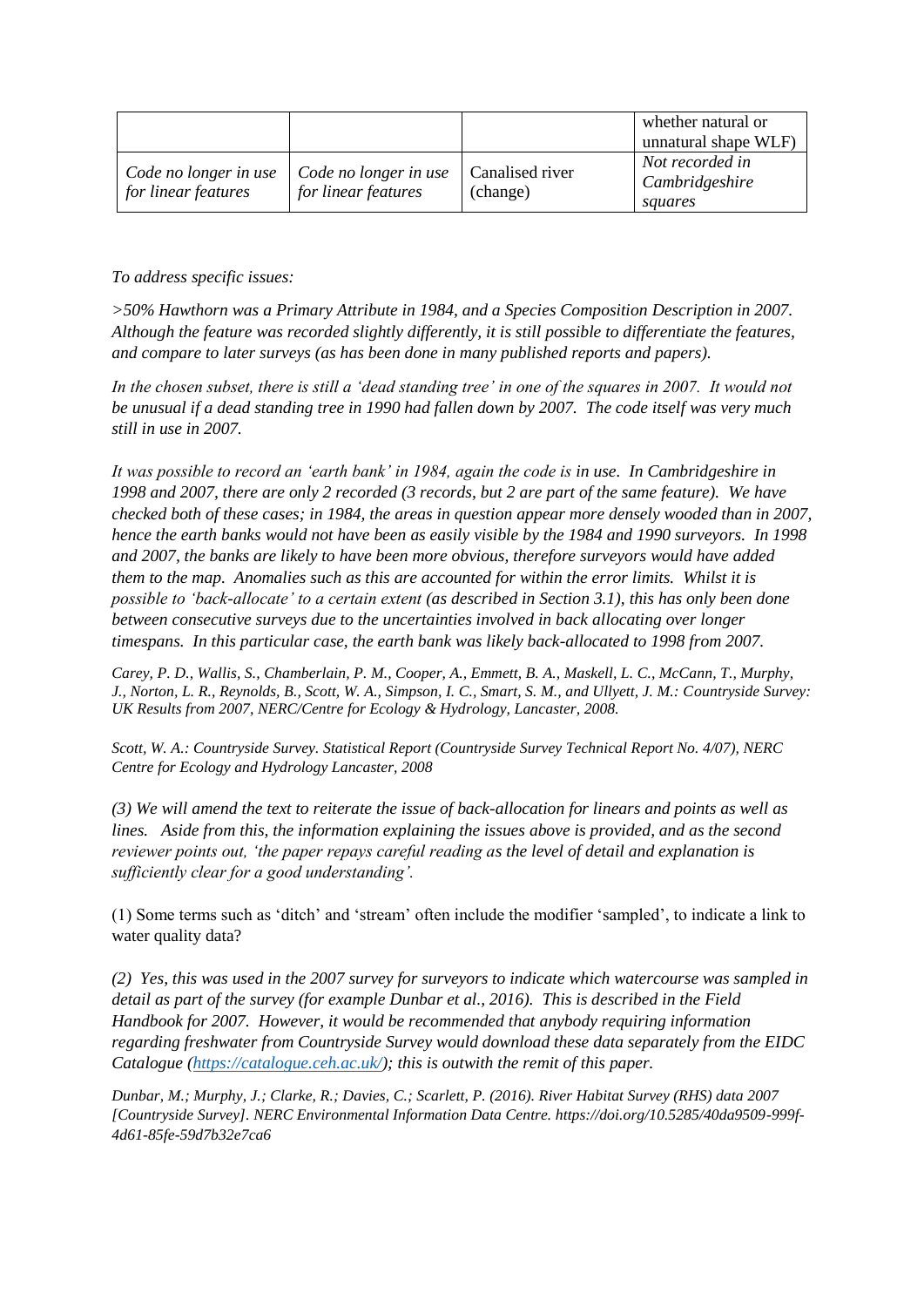(1) For some squares (e.g. ROACVK in the Cambridgeshire subset), a term such as 'fence' does NOT appear among the identified themes while fence attributes DO appear in the attributes list. Presumably some translation file and explanation exists somewhere, but we need it here! More important, we need to know if and how (and how much) these inhomogeneities contribute to overall uncertainty? What changes can we describe, and with what confidence, based on these data? Please note again that I have only looked at a very small subset of the full data (in part because of the daunting task of looking at large pieces) and that I have only considered qualitative information.

*(2) For square ROACVK, it is correct that 'fence' does not appear in the square, however neither are there any 'fence' attributes in the attribute tables. We are not sure where this confusion has arisen, but again, it is important to consult the Supporting Information supplied with the dataset.*

*The key changes that can be described are outlined in Carey et al., 2008, along with levels of confidence. Beyond this, as Countryside Survey is such a comprehensive data set, there are so many different elements for which change could be investigated (for example, Maskell et al., 2013), it is not possible to state exactly which changes could be described and with what confidence; it would be up to individual users to assess the suitability of the data for their particular need. As already mentioned in Section 5, we do not advise that data are investigated below the level of Land Class, for which the statistical design is appropriate.* 

*Carey, P. D., Wallis, S., Chamberlain, P. M., Cooper, A., Emmett, B. A., Maskell, L. C., McCann, T., Murphy, J., Norton, L. R., Reynolds, B., Scott, W. A., Simpson, I. C., Smart, S. M., and Ullyett, J. M.: Countryside Survey: UK Results from 2007, NERC/Centre for Ecology & Hydrology, Lancaster, 2008.*

*Maskell, L. C., Henrys, P. A., Norton, L. R., Smart, S. M. and Wood, C. M. (2013) Distribution of Ash trees (Fraxinus excelsior) in Countryside Survey data, Lancaster: NERC Centre for Ecology & Hydrology.*

(1) I like very much the presentation of quantitative data for linear features as presented in Table 5 (page 11) but I must also say that after my perusal of this small extract of the data I wonder how the authors achieved the statistical reliability expressed in Table 5.

*The statistical methods used to produce the national estimates presented in Table 5 are described in detail in (Scott, 2008), and as described in section 7.2, the national estimates (with associated error terms) are provided in the cited datasets.* 

*Scott, W. A.: Countryside Survey. Statistical Report (Countryside Survey Technical Report No. 4/07), NERC Centre for Ecology and Hydrology Lancaster, 2008.*

*(3) We will insert text to clarify the methods used, including the reference to Scott et al, 2008.* 

(2) Finally, I react to the word "beyond" in the title. Technically, a data presentation includes only past data? I note that annual carbon budget as published in ESSD has regularly included a prediction of total emissions one year out (e.g. for 2017 in the 2016 report) but they clearly label that as a prediction. Here we very much hope for a subsequent mapping survey - and the timing seems right! but mostly we get a few somewhat defensive paragraphs about why one needs ground based detailed surveys in our age of drones and multi-spectral satellites. What improvements would these authors recommend to this data? How would they implement those improvements before or during an upcoming survey. Can they offer hints about timing of the next survey. If they have succeeded to tease us with interest in this process, shouldn't they also and then assure us of next steps?

*(2) The intention with the use of the word 'beyond' was to convey a sense of continuity and the longterm nature of the survey; ending the title with 1978-2007 sounds quite final. We are happy to*